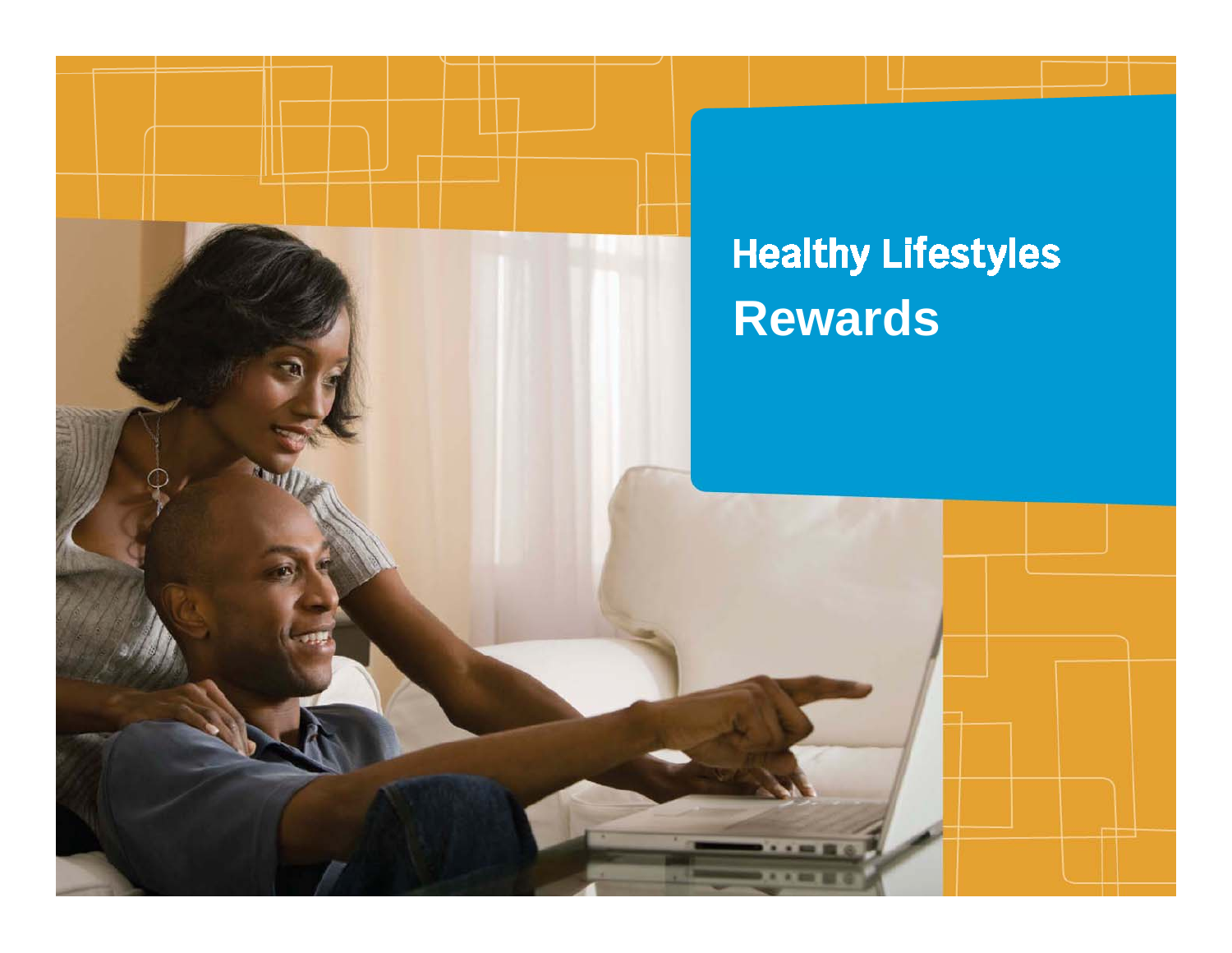## **Sample Rewards – 5,000 point level**

\*\*rewards are subject to change based on availability

- •Eco Clean PVC Yoga Mat
- $\bullet$ 20 Song Downloads
- $\bullet$ Oxo Good Grips Mini Chopper
- $\bullet$ 65cm Balance Ball
- •Reusable Grocery Bags
- •Everlast Leather Non-Weighted Jump Rope
- •Culligan Faucet Filter
- •George Foreman Champ Grill
- •Healthy Lifestyles Cookbook
- •Stretch & Strength Foam Roller Kit
- •Jillian Michaels Fitness DVD set
- •Lunch on the Go - Insulated Kit



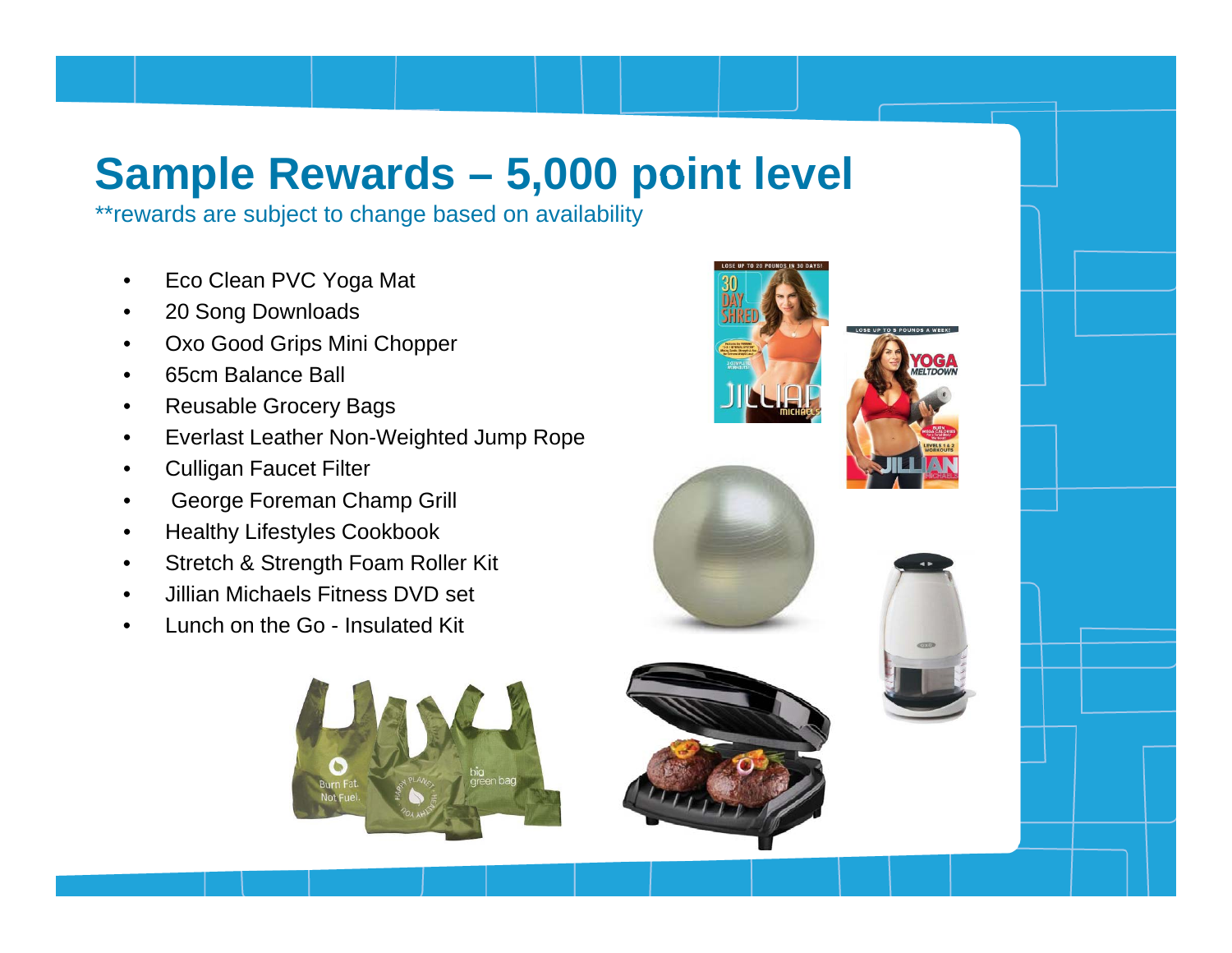## **Sample Rewards – 10,000 point level**

\*\*rewards are subject to change based on availability

- •Digital Scale
- $\bullet$ SmartHeart Monitor
- $\bullet$ Back Revitalizer Massager
- $\bullet$ 2-Tier Digital Steamer w/Rice Bowl
- •Wii Just Dance 3
- •Beyond Body Pillow
- $\bullet$ Crane Humidifier
- •Cuisinart Immersion Blender
- $\bullet$ Bucky Hottie Body Wrap
- $\bullet$ 8lb Medicine Ball
- •Everlast ProTex2 EverGel Training Gloves
- •15lb Kettlebell
- •Zumba Fitness 2 for Wii & Kinect